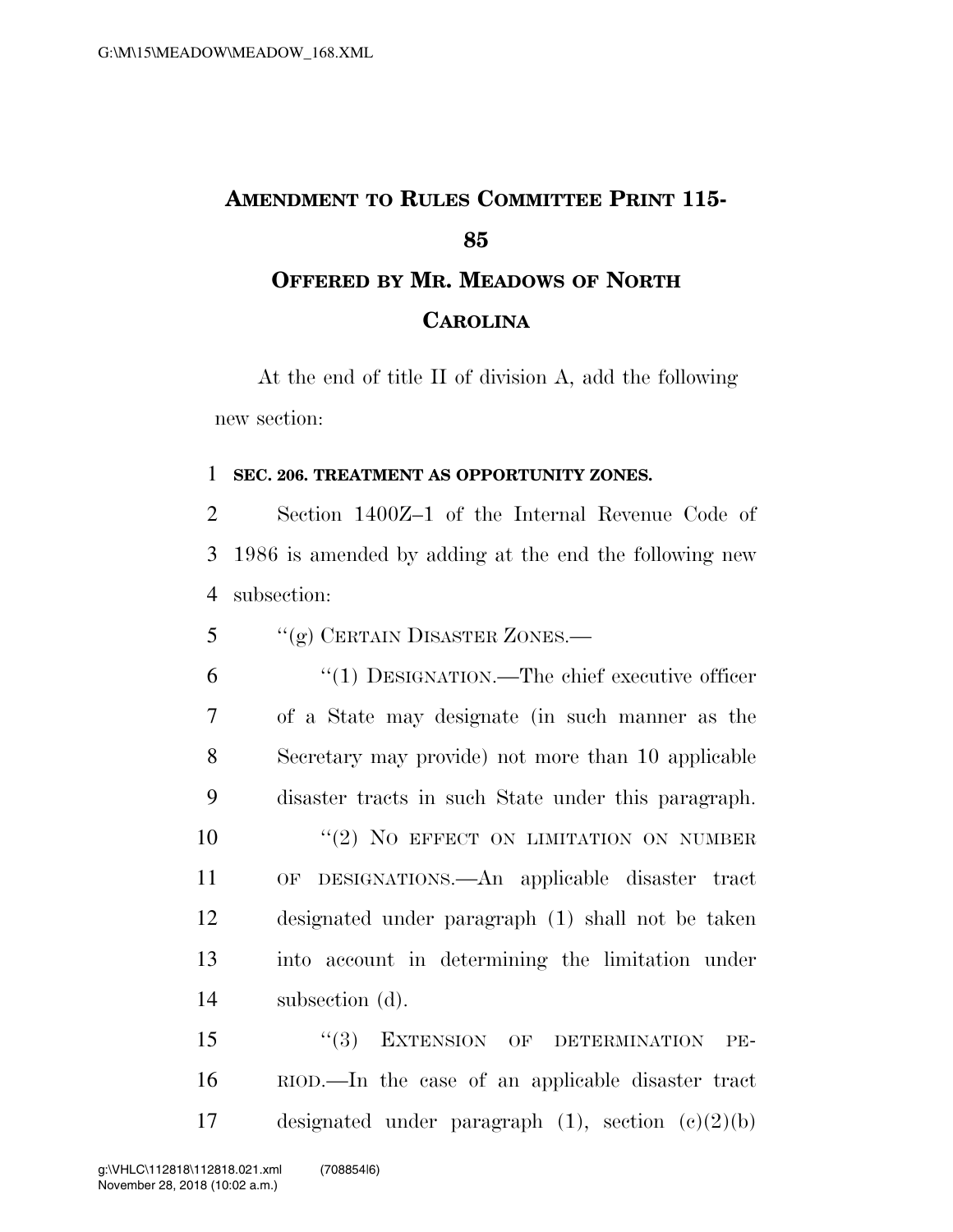| $\mathbf{1}$   | shall be applied by substituting 'subsection (g)' for |
|----------------|-------------------------------------------------------|
| $\overline{2}$ | 'the Tax Cuts and Jobs Act'.                          |
| 3              | $(4)$ APPLICABLE DISASTER TRACT.—The term             |
| $\overline{4}$ | 'applicable disaster tract' means a population census |
| 5              | tract in an area which—                               |
| 6              | "(A) has been determined by the President             |
| 7              | of the United States to warrant individual or         |
| 8              | individual and public assistance from the Fed-        |
| 9              | eral Government under the Robert T. Stafford          |
| 10             | Disaster Relief and Emergency Assistance Act          |
| 11             | by reason of Hurricane Florence,                      |
| 12             | $\lq\lq$ (B) has been determined by the President     |
| 13             | of the United States to warrant individual or         |
| 14             | individual and public assistance from the Fed-        |
| 15             | eral Government under the Robert T. Stafford          |
| 16             | Disaster Relief and Emergency Assistance Act          |
| 17             | by reason of Hurricane Michael, or                    |
| 18             | $\lq\lq$ has been determined by the President         |
| 19             | of the United States to warrant individual or         |
| <b>20</b>      | individual and public assistance from the Fed-        |
| 21             | eral Government under the Robert T. Stafford          |
| 22             | Disaster Relief and Emergency Assistance Act          |
| 23             | by reason of wildfires in California occurring        |
| 24             | after July 22, 2018, and before January 1,            |
| 25             | 2019.                                                 |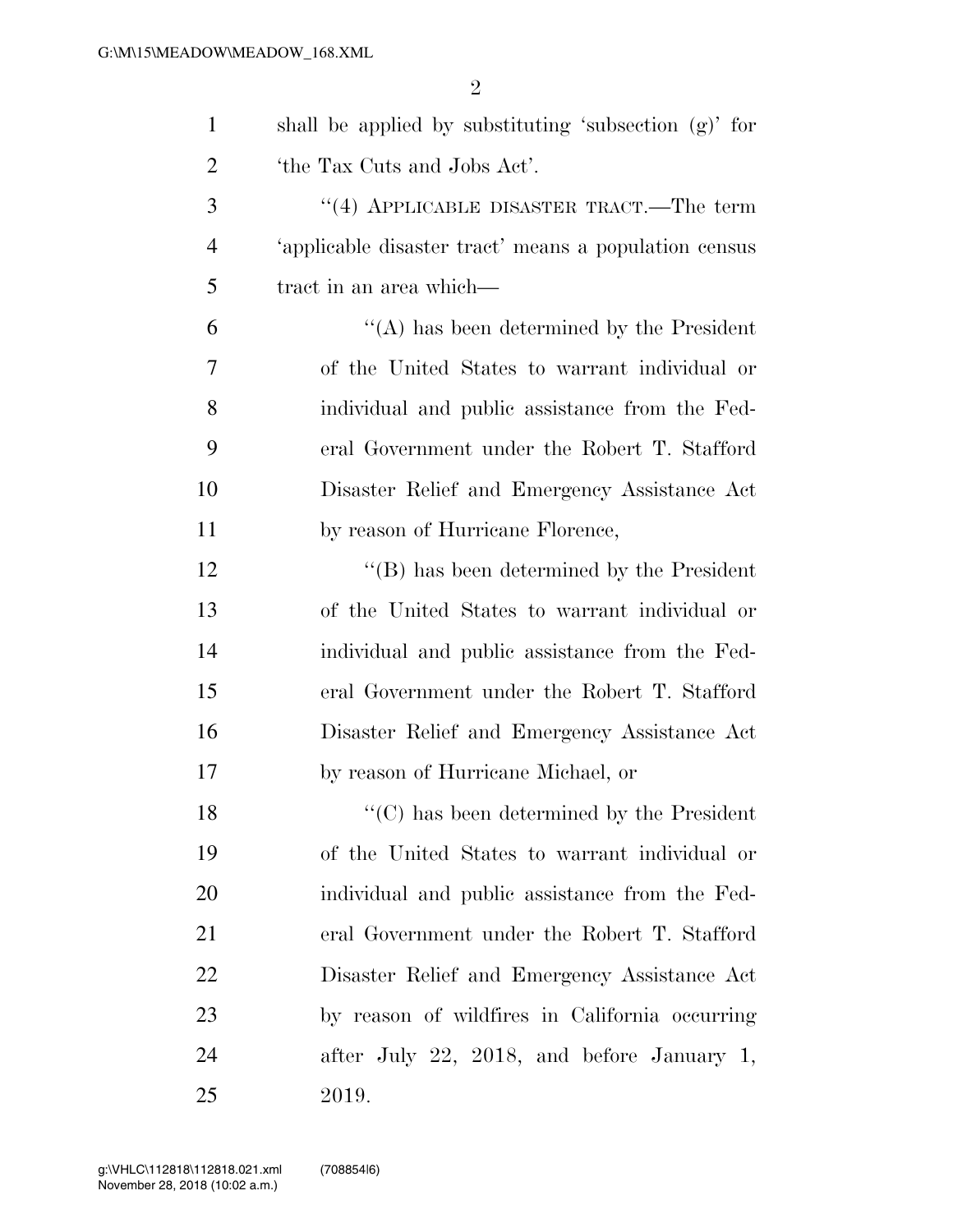| $\mathbf{1}$   | $``(5)$ APPLICABLE START DATE.—                          |
|----------------|----------------------------------------------------------|
| $\overline{2}$ | "(A) IN GENERAL.—In the case of an ap-                   |
| 3              | plicable disaster tract designated under para-           |
| $\overline{4}$ | graph $(1)$ , subparagraphs $(B)(i)(I)$ , $(C)(i)$ , and |
| 5              | $(D)(i)(I)$ of section 1400Z-2(d)(2) shall each be       |
| 6              | applied by substituting 'the applicable start            |
| $\tau$         | date' for 'December 31, 2017' for purposes of            |
| 8              | determining-                                             |
| 9              | "(i) whether any property which                          |
| 10             | would not be qualified opportunity fund                  |
| 11             | business property without regard to this                 |
| 12             | subsection is qualified opportunity fund                 |
| 13             | business property, and                                   |
| 14             | "(ii) whether any corporation or part-                   |
| 15             | nership which is not a qualified oppor-                  |
| 16             | tunity fund business without regard to this              |
| 17             | subsection is a qualified opportunity fund               |
| 18             | business.                                                |
| 19             | "(B) APPLICABLE START DATE.—The                          |
| 20             | term 'applicable start date' means—                      |
| 21             | "(i) with respect to any applicable dis-                 |
| 22             | aster zone described in paragraph $(4)(A)$ ,             |
| 23             | September 7, 2018,                                       |